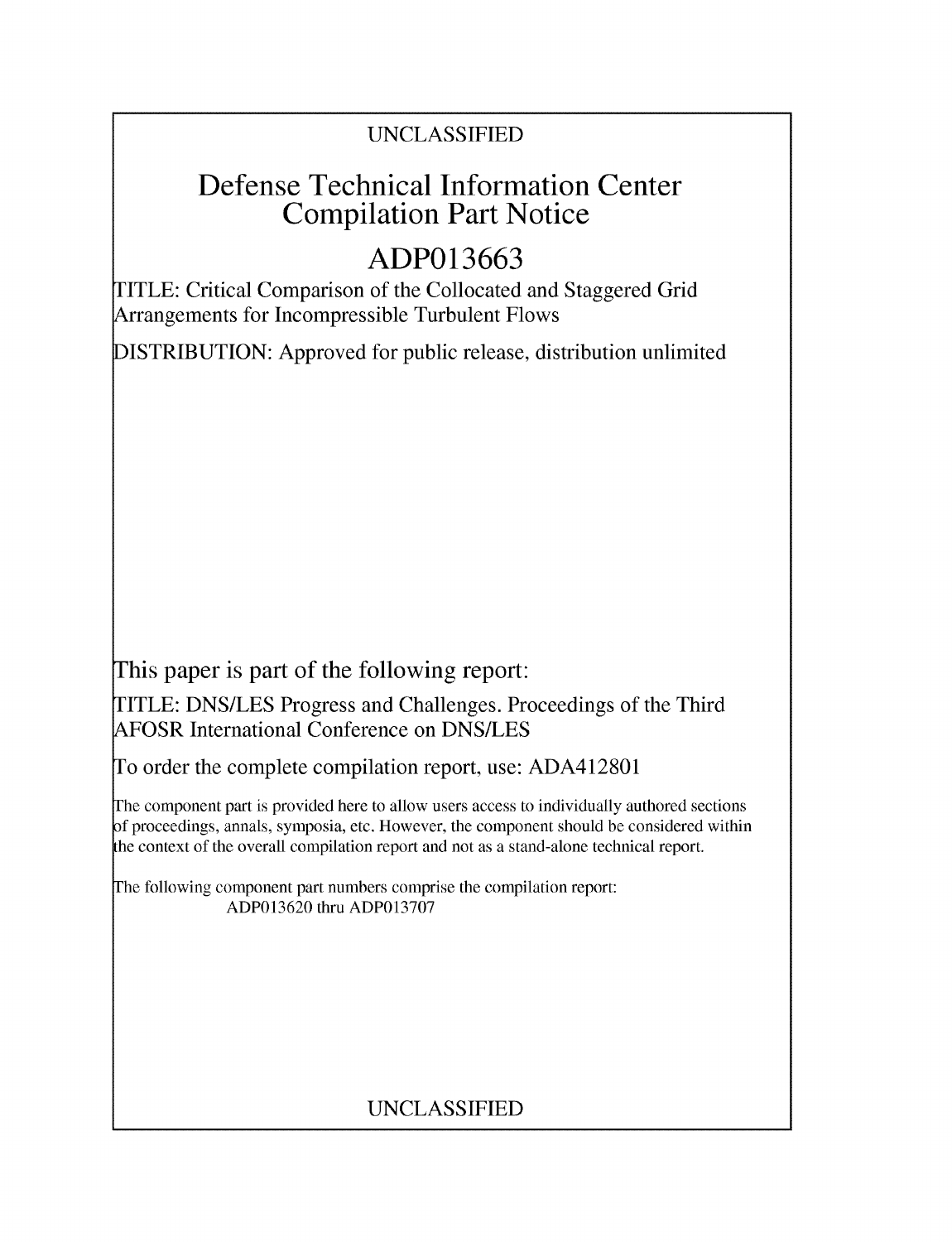# CRITICAL COMPARISON OF THE **COLLOCATED AND STAGGERED** GRID **ARRANGEMENTS** FOR INCOMPRESSIBLE **TURBULENT** FLOWS

FREDERIC N. FELTEN AND THOMAS S. LUND

Department *of Mechanical and Aerospace* Engineering *University of Texas at Arlington, Box 19018, Arlington, TX 76019-0018*

E-mail: feltenduta.edu, lund@uta.edu

Abstract. The collocated-mesh scheme is often favored over the staggeredmesh scheme for turbulence simulation in complex geometries due to its slightly simpler form in curvilinear coordinates. The collocated mesh scheme does not conserve kinetic energy however, and few careful checks of the impact of these errors have been made. In this work, analysis is used to identify two sources of kinetic energy conservation error in the collocated-mesh scheme: (1) interpolation errors arising from second-order linear interpolation and (2) pressure errors. It is shown that the interpolation error can be eliminated through the use of a first-order accurate centered interpolation operator with mesh-independent weights. The pressure error can not be eliminated and it is shown to scale as  $O(\Delta t^2 \Delta x^2)$ . The effects of the conservation errors is investigated numerically by performing simulations of turbulent channel flow as well as inviscid simulations of the flow over an airfoil. The channel flow results are compared with those of a staggeredmesh code. Neither the second-order interpolation error nor the pressure error appear to lead to significant error in the channel where the Cartesian mesh is stretched in only one direction. The airfoil simulations performed in curvilinear coordinates show a much greater sensitivity to the interpolation errors. The second-order centered interpolation lead to severe numerical oscillations, while the kinetic energy-conserving first-order centered interpolation produce solutions that are almost as smooth as those obtained with a second-order upwind interpolation. These results suggest that numerical oscillations can be controlled in curvilinear coordinates through the use of properly-constructed non-dissipative centered interpolations.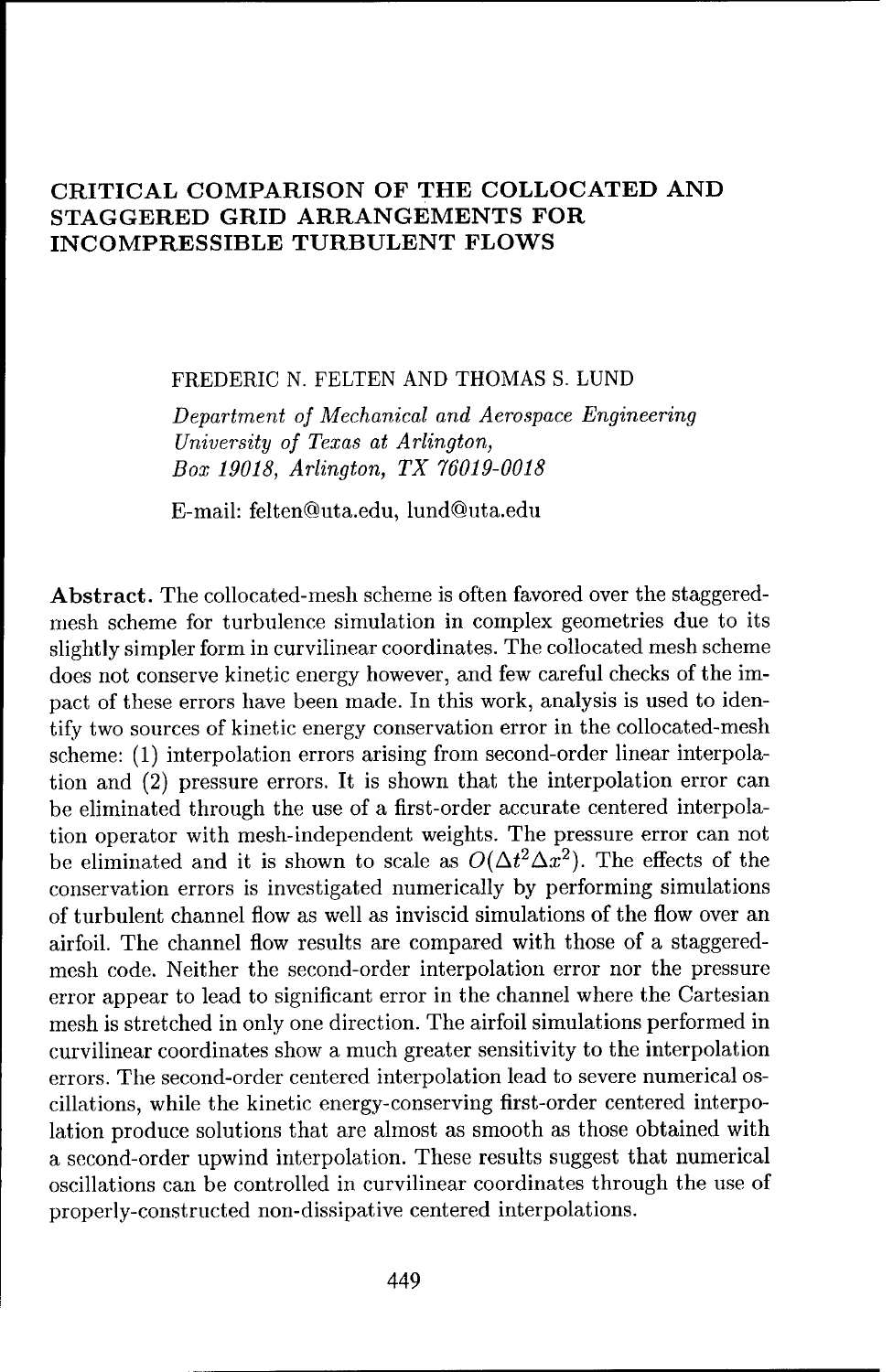### **1.** Introduction

Numerical Simulation of turbulent flows, using either Direct Numerical Simulation (DNS) or Large Eddy Simulation (LES), requires high-fidelity numerical methods. For incompressible flow, it is highly desirable to have a scheme that conserves mass, momentum, and kinetic energy. In practice, it is rather difficult to satisfy these three constraints simultaneously and one is often faced with the need to give up strict conservation. For computations in Cartesian coordinates, the staggered-mesh scheme is most often used since it is fully-conservative in this case. The extension of the scheme to curvilinear coordinates is not entirely straightforward however, and many researchers have opted for simpler formulations. Formost among these is the so-called collocated-mesh scheme, which has been used by a number of investigators (Peric, 1985), (Peric et al., 1988), (Zang et al., 1994), (Ye et al., 1998), (Armenio and Piomelli, 2000), who were interested in performing LES in complex geometries using body-fitted grids.

Morinishi et al. (1998) analyzed the conservation properties of several finite-difference schemes for both staggered and collocated grid arrangements. By restricting the analysis to Cartesian uniform meshes, Morinishi *et* al. showed that staggered-mesh methods can be made fully-conservative, whereas collocated-mesh methods will always contain an energy conservation error of the form  $O(\Delta t^m \Delta x^n)$ . On curvilinear meshes the collocatedmesh scheme may also develop a second kinetic energy conservation error due to interpolation errors. Like the others before us, we were motivated to use the collocated-mesh scheme for complex flow LES due to it simpler form. Before doing this, however, we wanted to perform analysis and numerical experiments to investigate the impact of the kinetic energy conservation errors. We were also concerned with the prevalence of upwind interpolations used by prior investigators when performing LES with the collocated-mesh scheme in curvilinear coordinates. Any serious problems stemming from the kinetic energy conservation errors, or from the use of upwind interpolations would be grounds for us to reject the collocated-mesh scheme and simply code the staggered-mesh scheme in curvilinear coordinates.

The objective of this paper is twofold: (1) to clearly state the source of the conservation errors through analysis, and (2) to compare the performance of the two schemes for LES of turbulent channel flow, and for the inviscid flow over an airfoil.

#### 2. Analysis

First we define an interpolation operator that approximates the function  $\phi$  at an arbitrary position  $x^*$ , which lies between the mesh points x and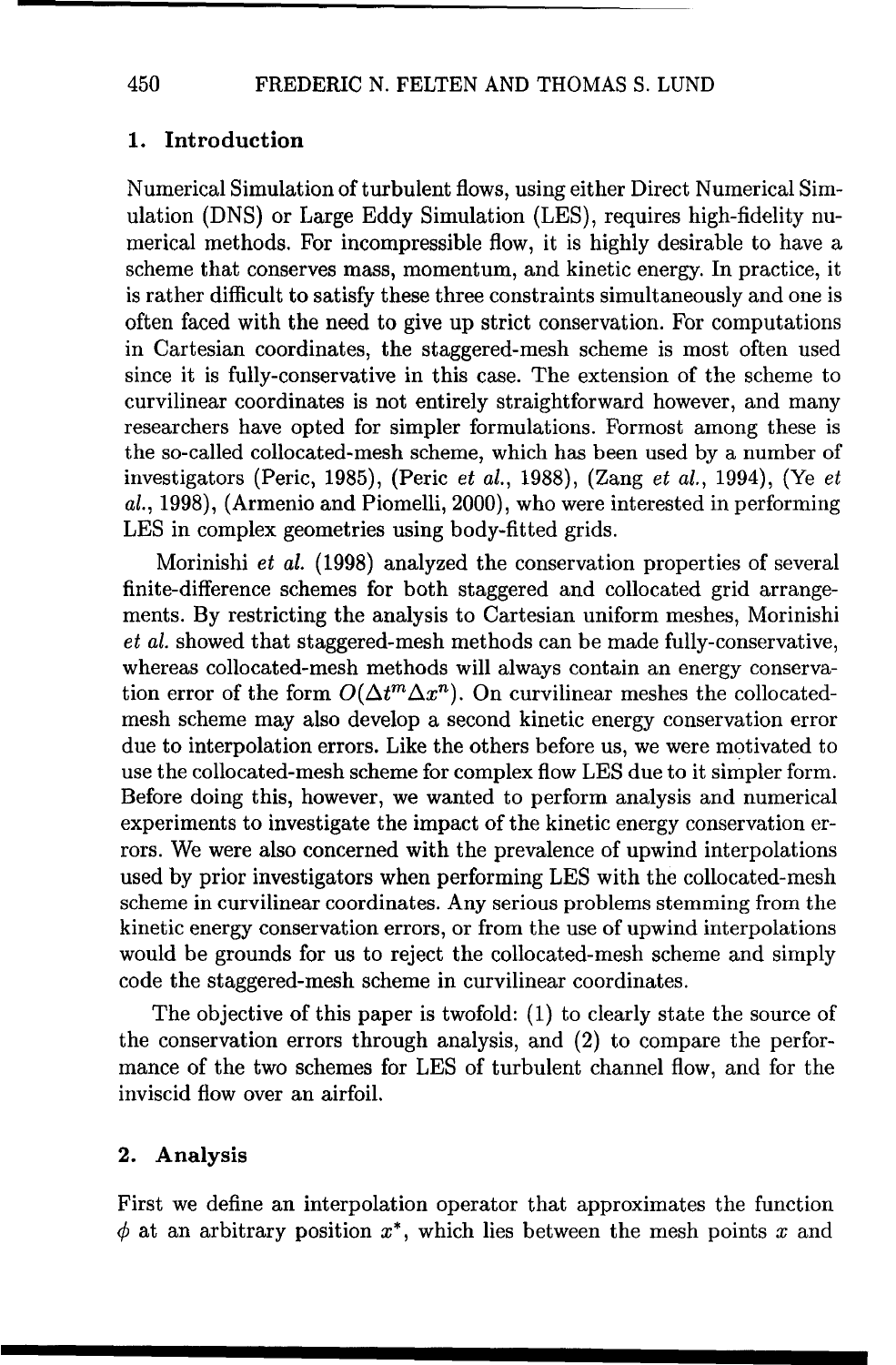$x+\Delta x$ 

$$
\phi(x^*) \simeq \overline{\phi}^x \equiv (1 - w)\phi(x) + w\phi(x + \Delta x). \tag{1}
$$

This formula is second order accurate if  $w = (x^* - x)/\Delta x$  and is first order accurate otherwise. It is useful to rewrite the interpolation operator as the sum of two operators; one with the mesh-independent weights and a second containing the mesh information:

$$
\overline{\phi}^x = \underbrace{\frac{1}{2}[\phi(x) + \phi(x + \Delta x)]}_{\overline{\phi}^x} + \underbrace{\left(w - \frac{1}{2}\right) \Delta x}_{r} \frac{\delta \phi}{\delta x},\tag{2}
$$

where  $\delta \phi / \delta x = (\phi_{i+1} - \phi_i) / \Delta x$ .

In addition, we define a special interpolation operator for the product of  $\phi$  and  $\psi$ :

$$
\widehat{\phi \psi}^x = \frac{1}{2} \phi(x) \psi_i(x + \Delta x) + \frac{1}{2} \psi(x) \phi(x + \Delta x). \tag{3}
$$

The following identity involving these two interpolation operators will be needed later on in the paper

$$
\phi \frac{\delta \left(\psi \cdot \overline{\phi}^{x^0}\right)}{\delta x} = \frac{1}{2} \frac{\delta \left(\psi \cdot \widehat{\phi \phi}^{x}\right)}{\delta x} + \frac{1}{2} \phi \phi \frac{\delta \psi}{\delta x}.
$$
\n(4)

#### 2.1. STAGGERED GRID SYSTEM

The staggered mesh arrangement in Cartesian coordinates is shown in figure 1. The velocity components  $U_i$  (or  $U, V, W$ ) are distributed around the pressure points p. This layout has the advantage that, when multiplied by the cell face area, the velocity components give the exact volume fluxes,  $F_i$ . This feature leads to a simplified mass balance computation and results in fully-coupled velocity and pressure fields.

# 2.2. COLLOCATED GRID SYSTEM

The collocated-mesh arrangement in Cartesian coordinates is shown in figure 2. The velocity components  $u_i$  (or  $u, v, w$ ) are stored with the pressure  $p$  at the cell center. In addition, volume fluxes,  $f_i$ , are defined at the cell face in a manner analogous to the staggered-mesh system. The volume fluxes are not solution variables, but rather are determined through interpolation of the cell-centered  $u_i$  values plus a projection operation that guarantees exact conservation of mass (Rhie and Chow, 1983). Use of the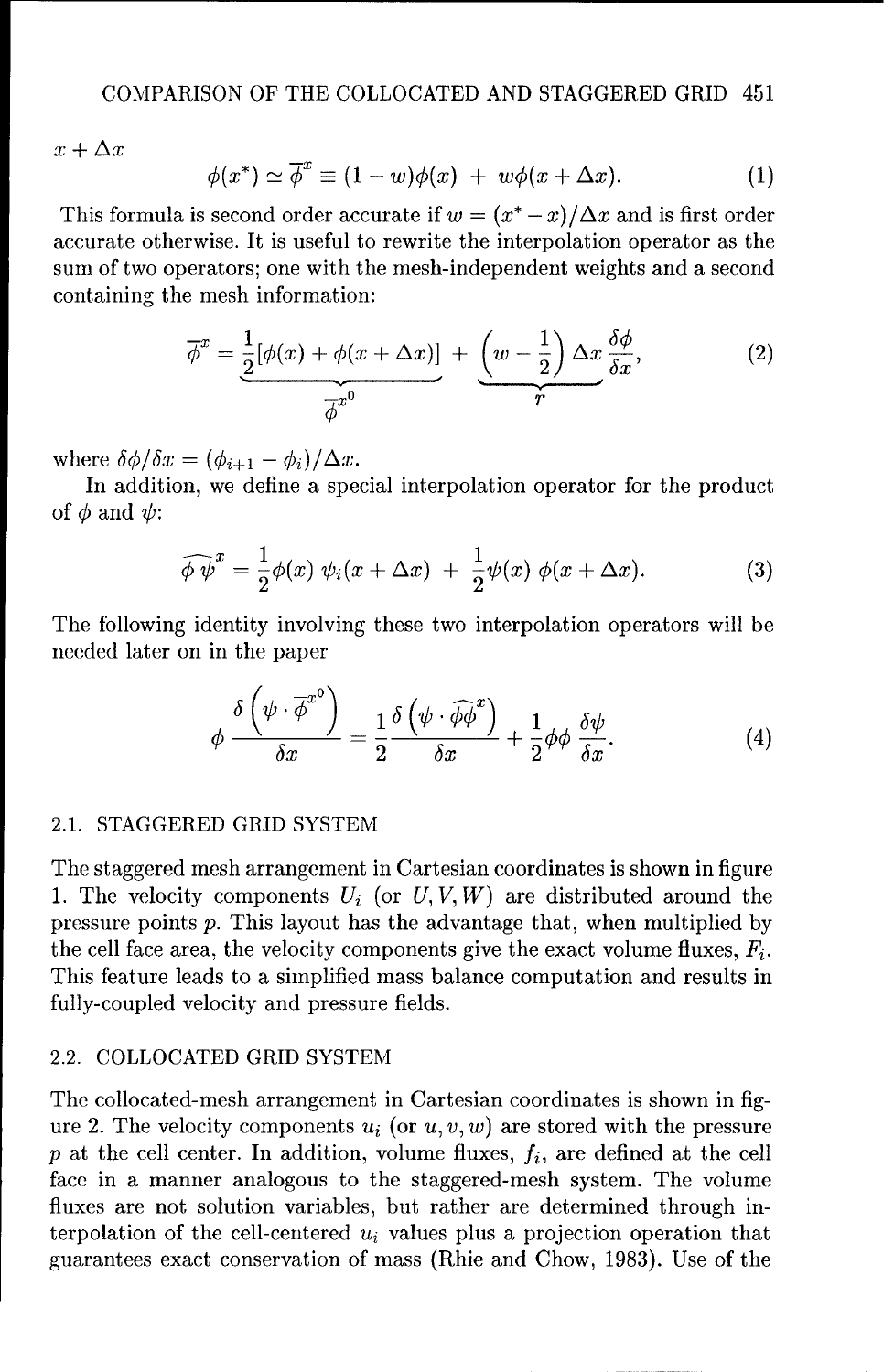#### 452 FREDERIC N. FELTEN AND THOMAS S. LUND

mass-conserving volume fluxes results in a pressure equation identical to that in the staggered-mesh system and thus also leads to fully-coupled velocity and pressure fields. The only drawback of the collocated-mesh scheme is that cell-center values,  $u_i$ , are only approximately divergence free. This feature leads to a kinetic energy conservation error as discussed below.

#### 2.3. KINETIC ENERGY CONSERVATION

#### 2.3.1. *Staggered-grid system*

When properly-formulated, the second-order staggered-mesh scheme should conserve mass, momentum, and kinetic energy, irrespective of the underlying coordinate system. In developing higher-order schemes, Morinishi et al. (1998) first reviewed the conservation properties of several existing schemes cast in uniform Cartesian coordinates. They were able to show that all correctly-coded second-order accurate forms of the non-linear terms (divergence, advective, rotational, and skew-symmetric) are equivalent numerically and fully-conservative. Later Vasilyev (2000) extended the work of Morinishi et al. to the case of non-uniform Cartesian meshes. In this work, Vasilyev advocated the use of a mapping to uniform computational space where grid-independent difference and averaging operators could be used. In spite of this, he chose to analyze the divergence form of the non-linear terms in physical space. He found that such a formulation does not conserve kinetic energy due to a lack of commutivity between the average and difference operators. This error can be dispensed with by choosing to work with the non-linear term written in the uniform computational space. The transformation is quite simple in the case of a non-uniform Cartesian mesh, and the fully-conservative formulation can be written as

$$
\frac{\delta F_j}{\delta \xi_j} = 0,\tag{5}
$$

$$
\frac{\delta U_i}{\delta t} + \frac{1}{\overline{\mathcal{V}}^{\xi_i}} \frac{\delta}{\delta \xi_j} \left( \overline{U_i}^{\xi_j} \overline{F_j}^{\xi_i} \right) + \frac{\delta p}{\delta x_i} + (\text{visc})_i = 0, \tag{6}
$$

where V is the cell volume,  $F_i$  is the volume flux,  $\xi_i$  is a computational space with unit displacements, and  $(visc)_i$  are the viscous terms. The commutation error discussed by Vasilyev does not appear in this formulation since both the average and difference operations are performed in the uniform computational space. The only subtle point is that this formulation requires an average of the physical velocity components in the computational space (i.e.  $\overline{U_i}^{\xi_j}$ ). Although this operation is easy to code (weights of 1/2), it results in a an approximation that is only first order accurate. This same issue arises in the collocated mesh scheme and will be discussed in more detail below.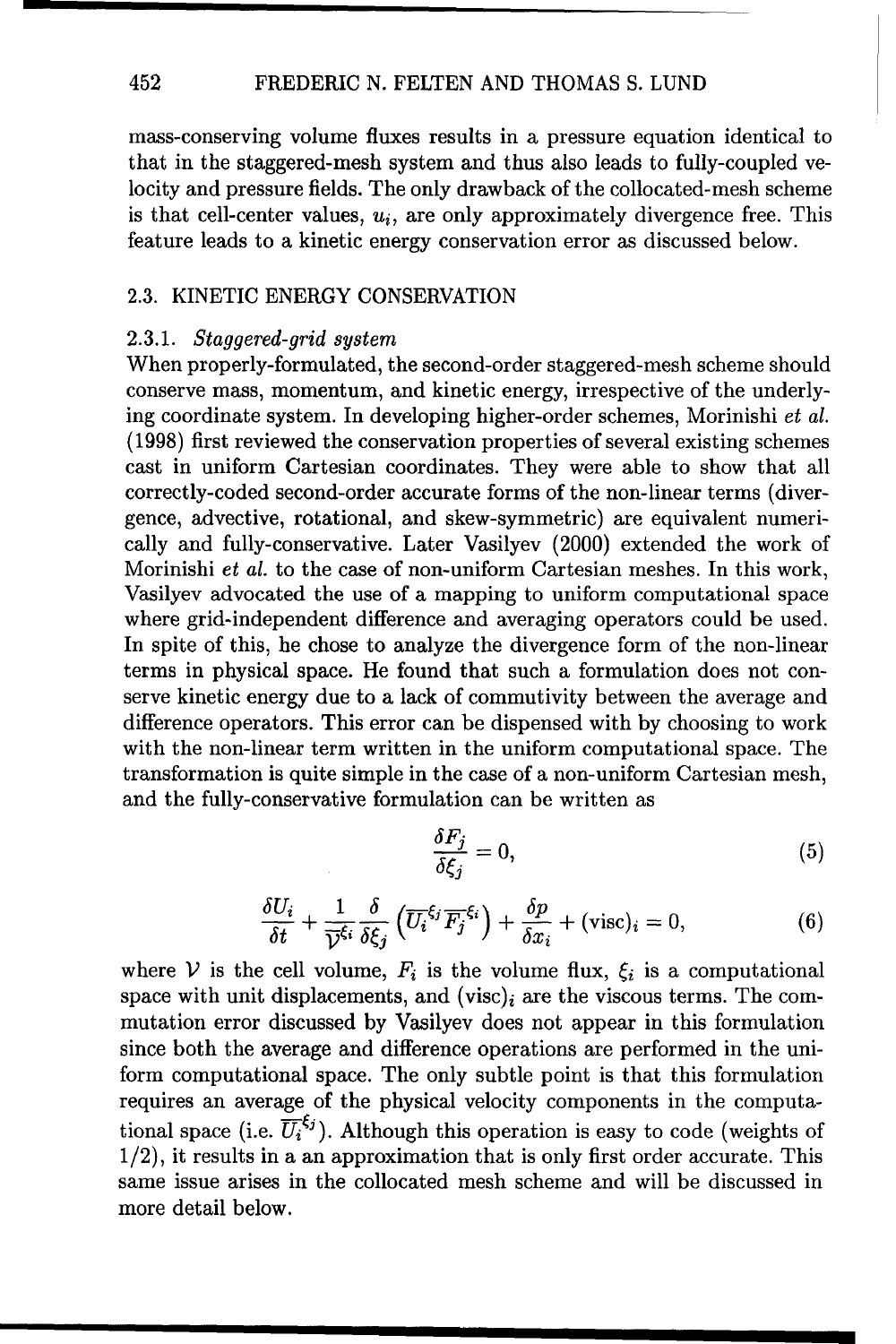#### 2.3.2. *Collocated-grid system*

The mass and momentum conservation equations for the collocated-mesh system in curvilinear coordinates are

$$
\frac{\delta f_j}{\delta \xi_j} = 0,\t\t(7)
$$

$$
\frac{\delta u_i}{\delta t} + J \frac{\delta}{\delta \xi_j} \left( \overline{u_i}^{\xi_j} f_j \right) + J \frac{\delta}{\delta \xi_j} \left( \overline{J^{-1} \xi_i^j p}^{\xi_j} \right) + (\text{visc})_i = 0, \tag{8}
$$

where  $\xi_i^j = \frac{\delta \xi_j}{\delta x_i}$  and  $J^{-1}$  is the jacobian of the transformation.

In the case of the collocated layout, the pressure term is primarily responsible for the lack of kinetic energy conservation. The convective terms may or may not conserve kinetic energy depending on the details of the interpolation operator. Note that the interpolation  $\overline{u_i}^{\xi_j}$  suggests interpolating the physical velocity  $u_i$  in the computational space  $\xi_i$ . While this is a first order accurate approximation (since it makes no account for the physical distances), it results in a kinetic energy conserving formulation. In order to retain second order accuracy, it is tempting to compute mesh-dependent weighting factors and make use of Eq. (2) for the interpolation. This attempt for higher accuracy actually spoils kinetic energy conservation. To see this, we first write the interpolation operator in the convective terms in the form of Eq. (2) and dot the result with the velocity vector to get

$$
u_i \frac{\delta}{\delta \xi_j} \left( \overline{u_i}^{S_j} f_j \right) = u_i \frac{\delta}{\delta \xi_j} \left( \overline{u_i}^{S_j^0} f_j + r_j \frac{\delta u_i}{\delta S_j} f_j \right). \tag{9}
$$

where  $S_j$  is the physical distance measured along the mesh direction  $\xi_j$ . Note the trivial equivalence:  $\overline{(\cdot)}^{S_j^0} \equiv \overline{(\cdot)}^{\xi_j}$ .

Now making use of Eq. (4), Eq. (9) becomes

$$
u_i \frac{\delta}{\delta \xi_j} \left( \overline{u_i}^{S_j} f_j \right) = \frac{1}{2} \frac{\delta}{\delta \xi_j} \left( \widehat{u_i u_i}^{S_j} f_j \right) + \frac{1}{2} u_i^2 \frac{\delta f_j}{\delta \xi_j} + u_i \frac{\delta}{\delta \xi_j} \left( r_j \frac{\delta u_i}{\delta S_j} f_j \right). \tag{10}
$$

The first term on the right hand side is in divergence form and is thus conservative. The second term vanishes due to the continuity relation. The final term represents the kinetic energy error arising from the interpolation. This term vanishes when  $r_j = 0$ , which corresponds to mesh-independent weights of  $1/2$  in Eq.  $(2)$ .

The kinetic energy conservation property of the pressure term is analyzed in a similar fashion by starting with the interpolation in the form of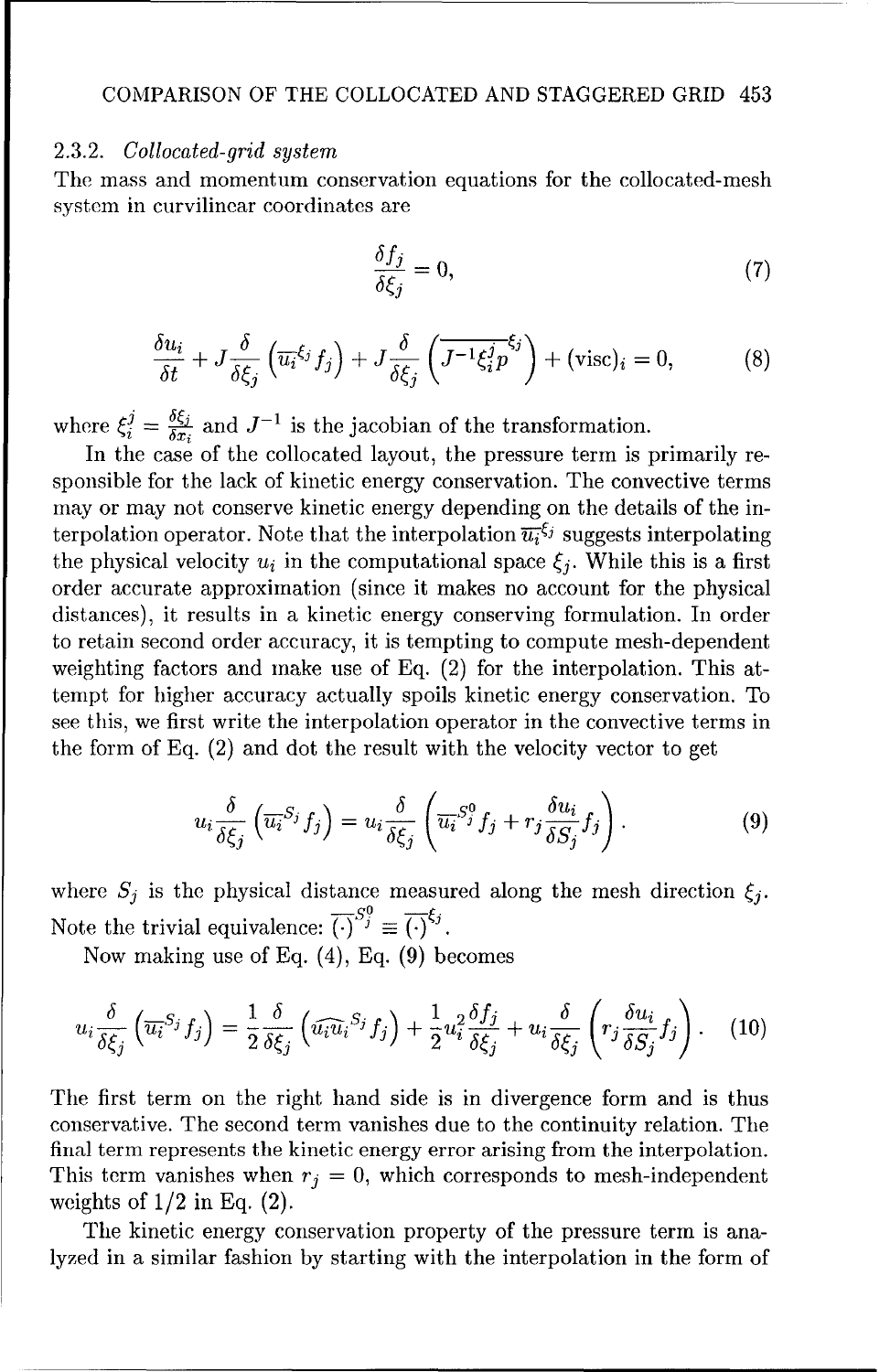Eq.  $(2)$ :

$$
u_{i} \frac{\delta}{\delta \xi_{j}} \left( \overline{J^{-1} \xi_{i}^{j} p}^{S_{j}} \right) = u_{i} \frac{\delta}{\delta \xi_{j}} \left( \overline{J^{-1} \xi_{i}^{j} p}^{S_{j}^{0}} \right) + u_{i} \frac{\delta}{\delta \xi_{j}} \left( r_{j} \frac{\delta}{\delta S_{j}} \left( J^{-1} \xi_{i}^{j} p \right) \right),
$$
  

$$
= \frac{\delta}{\delta \xi_{j}} \left( \overline{J^{-1} \xi_{i}^{j} p}^{S_{j}^{0}} \overline{u_{i}} \xi_{j} \right) - p \frac{\delta}{\delta \xi_{j}} \left( J^{-1} \xi_{i}^{j} \overline{u_{i}} \xi_{j} \right) +
$$
  

$$
u_{i} \frac{\delta}{\delta \xi_{j}} \left( r_{j} \frac{\delta}{\delta S_{j}} \left( J^{-1} \xi_{i}^{j} p \right) \right).
$$
 (11)

Using the Rhie and Chow (1983) interpolation defined as

$$
f_j = J^{-1} \xi_i^j \left( \overline{u_i}^{\xi_j} - \Delta t \frac{\delta p}{\delta \xi_j} \delta_{ij} \right)
$$

Eq.(11) becomes

$$
u_i \frac{\delta}{\delta \xi_j} \left( \overline{J^{-1} \xi_i^j p}^{S_j} \right) = \frac{\delta}{\delta \xi_j} \left( \overline{J^{-1} \xi_i^j p}^{S_j^0} \overline{u_i}^{\xi_j} \right) - p \frac{\delta f_j}{\delta \xi_j} -
$$

$$
p \Delta t \frac{\delta^2}{\delta \xi_i \delta \xi_j} \left( J^{-1} \xi_i^j p \right) + u_i \frac{\delta}{\delta \xi_j} \left( r_j \frac{\delta}{\delta S_j} \left( J^{-1} \xi_i^j p \right) \right) (12)
$$

The first term on the right hand side is in divergence form and is thus conservative. The second term vanishes due to the continuity relation. The remaining two terms are the kinetic energy error arising from the fact that the cell-center velocities do not conserve mass exactly. The final term vanishes in the case of a first order interpolation  $(r_j = 0)$ .

The pressure error terms are added to the convective error term to form  $(E_{ke})_{coll}$ , the total error in kinetic energy conservation for the collocatedmesh arrangement:

$$
(E_{ke})_{coll} = \underbrace{u_i \frac{\delta \left( r_j \left( f_j \frac{\delta u_i}{\delta \xi_j} + \frac{\delta (J^{-1} \xi_i^j p)}{\delta S_j} \right) \right)}{\delta \xi_j}}_{\text{Interpolation Errors}} - p \Delta t \frac{\delta^2 \left( J^{-1} \xi_i^j p \right)}{\delta \xi_j \delta \xi_i}}_{\text{Pressure Error}} \tag{13}
$$

This analysis shows that there are two sources of kinetic energy conservation error for the collocated-mesh scheme. The interpolation error will be present if second order, mesh-dependent weighting factors are used. It can be eliminated by choosing first order fixed weights of  $1/2$  ( $r<sub>j</sub> = 0$ ). Veldman and Verstappen (1992), (1998) recognized the conservation error associated with mesh-dependent averaging weights and opted for constant weights of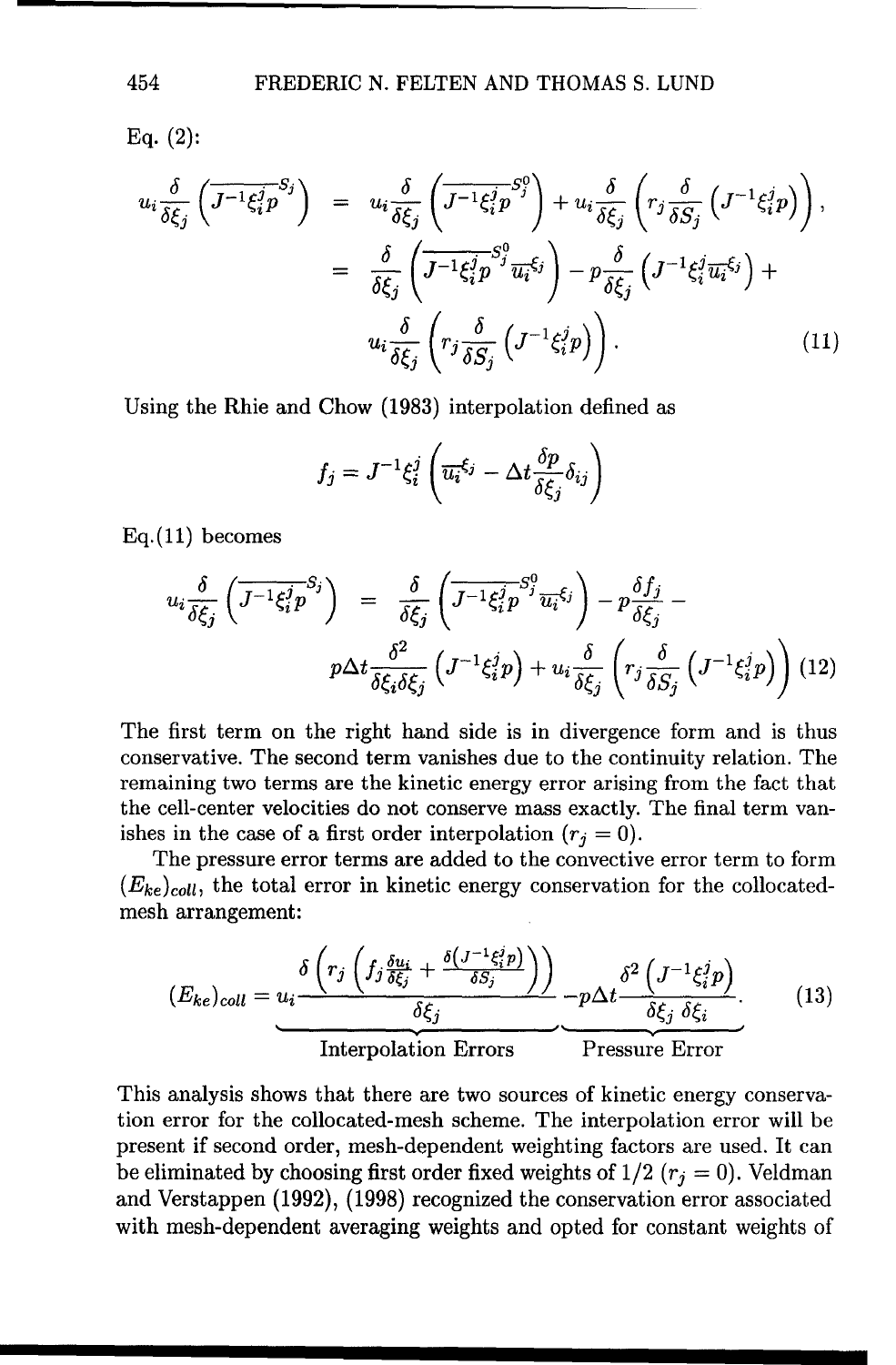1/2, in the case of a non-transformed staggered mesh system. Although the pressure error can not be eliminated, it can be reduced to  $O(\Delta t^2)$  through the use of the Van Kan scheme (van Kan, 1986). In this formulation, one effectively projects with  $\delta p = p^{n+1} - p^n \simeq (\partial p/\partial t)\Delta t$  instead of p in Eq. (12) and thus the terms proportional to  $p$  in Eq. (13) are reduced by a factor of  $\Delta t$ .

There are two important questions regarding the kinetic energy errors: (1) are the pressure errors strong enough to de-stabilize the scheme, and (2) does the kinetic energy violation due to second order interpolations negate any increase in accuracy over the first order (kinetic energy conserving) interpolations? We will explore these questions in the following section where the numerical experiments are discussed.

#### 3. Numerical results

# 3.1. TURBULENT CHANNEL FLOW

The influence of the two sources of kinetic energy conservation error are evaluated through LES of plane channel flow at  $Re<sub>\tau</sub> = 400$ , based on the channel half width and friction velocity. Two computer codes are used; one is based on the second-order staggered-mesh arrangement in the form of Eq. (6) and the other is based on the second-order collocated-mesh arrangement. In either case, finite differences are used only in the streamwise and wall-normal directions and Fourier collocation is used in the spanwise direction. This arrangement allows for more efficient convergence studies since it is only necessary to vary the mesh spacings in the  $x$  and  $y$  directions in order to investigate the effects of the numerical error. Both codes make use of a third-order Runge-Kutta explicit time marching scheme. The spanwise direction is de-aliased at no computational expense through the use of mesh shifting (Rogallo, 1981). This is done in concert with the multistep Runge-Kutta scheme. The pressure Poisson equation is solved directly via Fourier transforms in x and z and tri-diagonal inversion in y direction.

Three mesh resolutions and several time step sizes are investigated in order to study the effect of the discretization and the time stepping errors (see Table 1). The computational domain is  $8\delta \times 2\delta \times 2\delta$ , where  $\delta$  is the channel half width. The subgrid-scale stresses are modeled using the Smagorinsky (1963) model in conjunction with a Van-Driest type walldamping function. The results are compared with the DNS data of Moser *et al.* (1999) for  $Re_\tau = 395$ . For the convergence studies, the time step was held fixed for the three mesh resolutions. This time step corresponds to a viscous  $CFL = 1.5$  on mesh C. Cases were also run at larger time steps for meshes A and B.

Figure 3 shows the mean velocity profiles for the three mesh resolutions.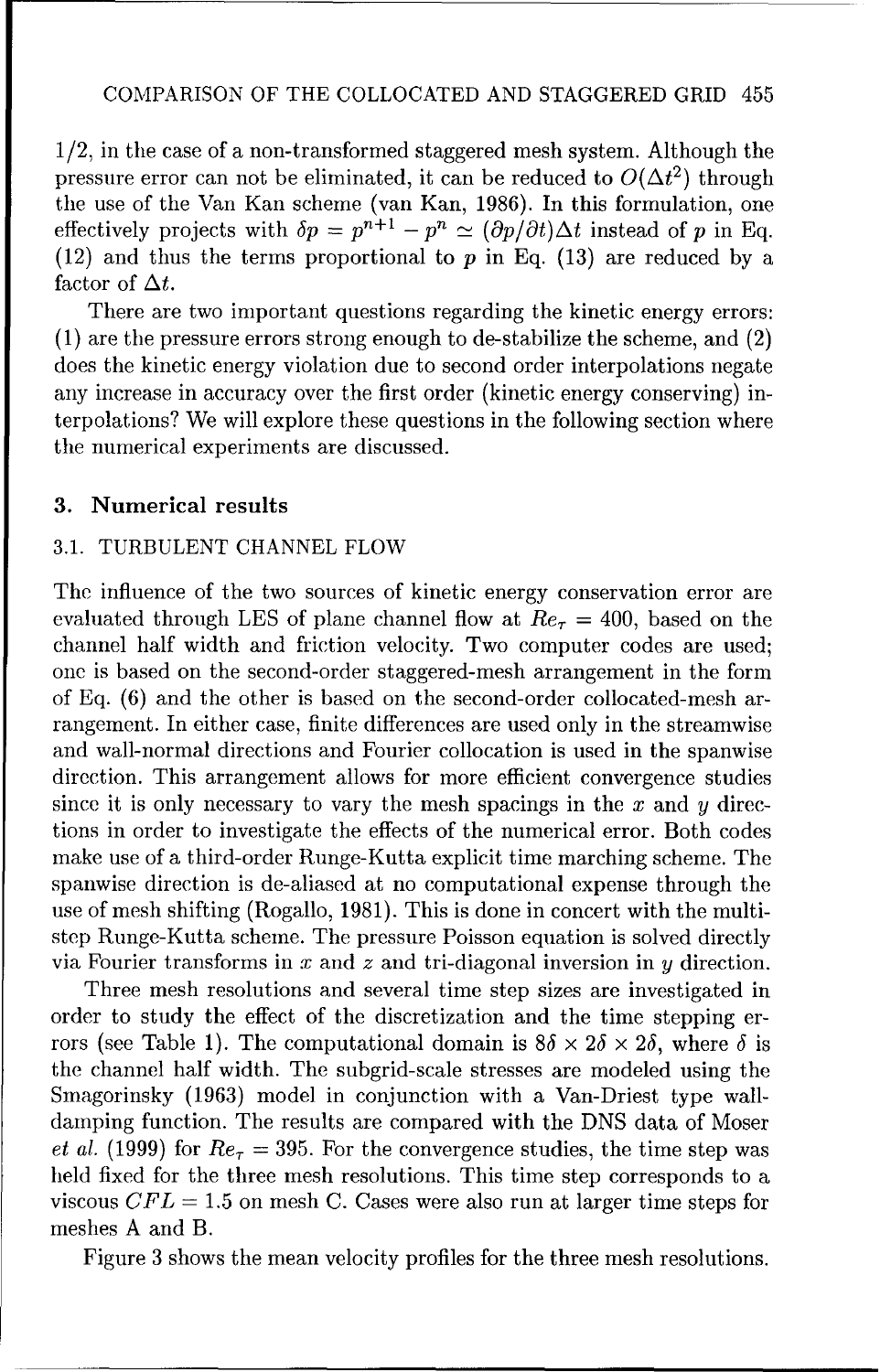As expected, both the staggered and collocated results improve as the resolution is increased. The staggered-mesh results are consistently closer to the DNS data at all resolutions, and a very good agreement is achieved in the sublayer and log region on the finest mesh (case C). The collocated-mesh results are also reasonably accurate on mesh C.

Since the collocated mesh scheme in conjunction with the Van Kan scheme (van Kan, 1986) has a kinetic energy conservation error that scales like  $\Delta t^2$ , we investigated the possibility that the differences in Figure 3 are from this source. The time step was reduced by 50% on mesh C, and increased by 400% on mesh B. In either case, the results were almost invariant to changes in the time step. This leads us to believe that the energy conservation errors in the collocated mesh scheme do not have a visible impact on the results.

Figure 4 shows a comparison of the the turbulent velocity fluctuations. For the sake of clarity, only results for *Urms* and *Vrms,* for cases A and C are shown. Once again the staggered-mesh results are superior to the collocated-mesh at all resolutions. The DNS data were not filtered and thus some of the apparent difference between the LES and DNS is due to the unresolved energy in the LES. This effect should be minimal on mesh C. The differences between the two schemes on the finest mesh (C) are minor and either method produces reasonable results at this resolution. The velocity fluctuation profiles are also rather insensitive to changes in the time step.

The rate of convergence of the LES results to the DNS data was investigated by forming the rms difference between the LES and DNS mean velocity profiles:

$$
E_{rms} = \sqrt{\frac{1}{2\delta} \int_0^{2\delta} (U_{LES} - U_{DNS})^2 dy}
$$
 (14)

Figure 5 shows the *Erms* for both mesh arrangements as a function of the grid resolution. The two grid arrangements behave similarly, showing something close to second order convergence between the finest two meshes. The Collocated mesh scheme appears to converge at a slightly higher rate, which is consistent with the generally poorer results on the coarser meshes. The collocated mesh scheme also has a slightly smaller rms error as compared with the staggered mesh scheme, even though Figure 3 would suggest the opposite. The reason for this is that Figure 3 is plotted on a log scale, which emphasizes the near-wall region.

The convergence results suggest that the first order momentum interpolations do not have a visible impact on the convergence rate at these resolutions. This may be due to the fact that the interpolation error is multiplied by the factor  $(w - 1/2)$  where w is the averaging weight required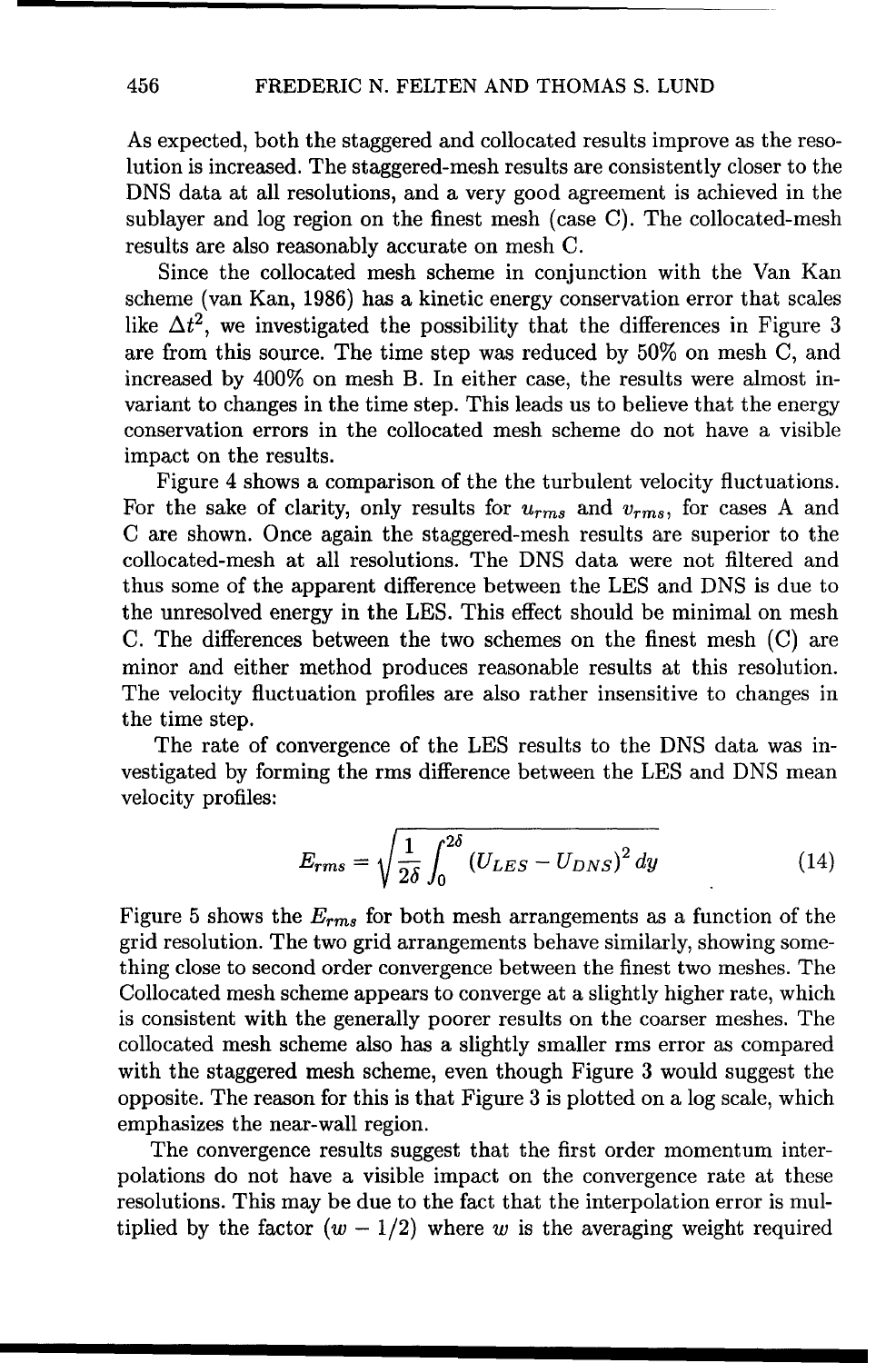for second order accuracy. For relatively coarse, but smooth meshes, the difference  $(w - 1/2)$  is of the order of the mesh spacing, and thus one will not see the effect of the first-order interpolation until the mesh is refined further.

We also investigated the use of the second order interpolation weights. The results were similar to those shown in Figures **3** and 4, but with a general small degradation in accuracy. We attribute the degradation to the kinetic energy conservation error. More exacting tests of the interpolation scheme will be presented in the following section where the flow around an airfoil is simulated on a curvilinear mesh.

#### 3.2. INVISCID FLOW AROUND AN AIRFOIL

The inviscid two-dimensional flow over a NACA-0012 airfoil at zero angle of attack has been considered to test the behavior of the collocated mesh arrangement in curvilinear coordinates. An O-mesh containing  $50 \times 30$  gridpoints with the outer boundary placed at four chords is used for the study. The mesh is stretched in both the radial and azimuthal directions in order to better resolve the flow near the leading and trailing edges.

The simulation are performed using three different momentum interpolation operators: (1) the first-order centered interpolation ( $w = 1/2$ ), (2) the second-order centered interpolation ( $w = s^*/\Delta s$ ), and (3) the secondorder upwind interpolation (QUICK-type (Leonard, 1979)).

Figure 6 shows the distribution of the pressure coefficient along the airfoil for the three operators considered. The results for the first order centered and second order upwind interpolations are in good agreement with the results of a potential flow analysis. The results for the secondorder centered interpolation, on the other hand, show strong oscillations. More insight can be gained from a comparison of the streamwise velocity contours shown in Figure 7. As expected, the dissipative second-order upwind interpolation gives the smoothest solution. On the opposite extreme, the second-order centered interpolation produces a flow field that is obscured by numerical oscillations. The first-order centered interpolation, on the other hand gives a reasonably smooth solution that is comparable to the upwind interpolation. These results are rather significant since they imply that numerical oscillations can be controlled without resort to dissipative upwind schemes. This is particularly important for turbulence simulation where the effects of dissipation have a large negative impact on the solution.

# 4. Conclusions

We have shown that, in general, the collocated-mesh scheme violates kinetic energy conservation due to two sources: (1) interpolation errors and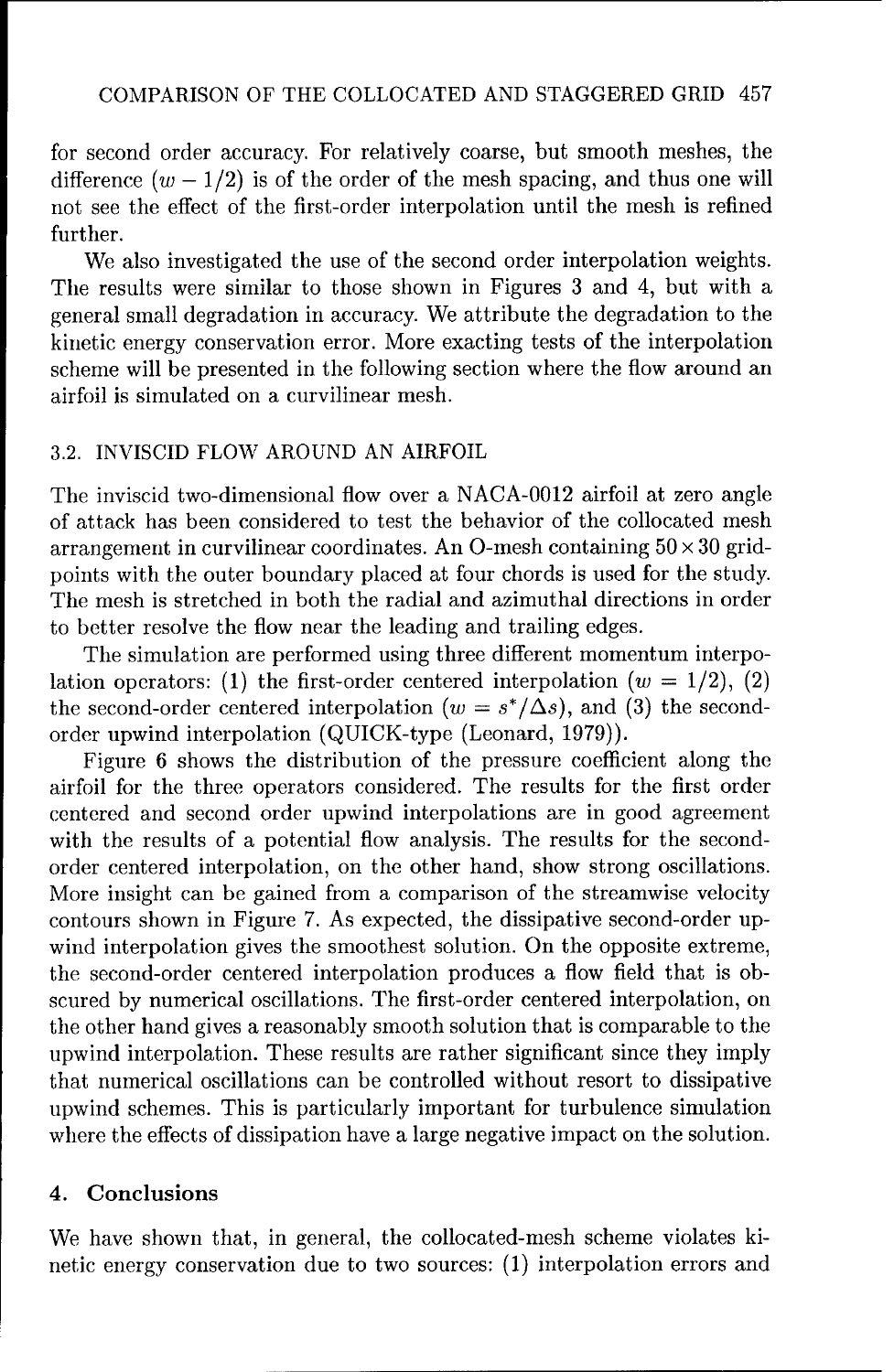(2) pressure errors. The first of these can be eliminated through the use of mesh-independent centered interpolation operators. Although these operators are formally only first order accurate, they are multiplied by geometric terms that are of the order of the mesh spacing for practical computations. We observed second order convergence under mesh refinement for typical **LES** meshes used in turbulent channel flow. The kinetic energy conservation errors associated with second-order centered interpolations were shown to lead to fairly severe numerical oscillations in a test case involving the inviscid flow around an airfoil computed in curvilinear coordinates. The oscillations could be controlled either by switching to a kinetic energy-conserving first-order centered interpolation, or by switching to a second-order upwind interpolation. We favor the centered interpolation approach for turbulence simulation since it is non-dissipative. This work suggests that the use of upwind interpolations may be unnecessary when the collocated-mesh scheme is applied in curvilinear coordinates, which would significantly increase the fidelity of the numerical method for **LES** applications.

It does not appear possible to eliminate the second source of kinetic energy conservation error (pressure error). It is possible, however, to limit the size of this error to  $O(\Delta t^2 \Delta x^2)$ . We could not discern any evidence of this error in turbulent channel flow simulations, where its magnitude was varied by a factor of 16 through time step refinement. These results suggest that pressure term is probably not a serious issue for **LES** where reasonably fine meshes and small time steps are required for general accuracy purposes.

Our overall conclusion is that the collocated-mesh scheme behaves rather similar to the staggered-mesh scheme, provided that the correct interpolation operators are used. Given its slightly simpler form in curvilinear coordinates, the collocated-mesh scheme may be a better overall choice for **LES** in complex geometries.

### References

- Armenio, V. and Piomelli, U. (2000) **A** Lagrangian mixed subgrid-scale model in generalized coordinates, Flow, Thrbulence and Combustion, Vol. **65,** pp. 51-81
- Leonard, B. P. (1979) A stable and accurate convection modeling procedure based on quadratic upstream interpolation, Comput. *Meth. Appl. Mech.* Engrg., Vol. **19,** pp. 59-98
- Moser, R. D., Kim, J. and Mansour, N. N. (1999) Direct numerical simulation of turbulent channel flow up to  $Re_\tau = 590$ , *Phys. Fluids*, **Vol. 11. 4**, pp. 943-945
- Morinishi, Y., Lund, T.S., Vasilyev, O.V. and Moin, P. (1998) Fully conservative higher order finite difference schemes for incompressible flow, *J. Comput. Phys.,* Vol. 143, pp. 90-124
- Peric, M. (1985) A finite volume method for the prediction of three-dimensional fluid flow in complex ducts, PhD Thesis, University of London.
- Peric, M., Kessler, R. and Scheuerer, G. (1988) Comparison of finite-volume numerical methods with staggered and collocated grids, Computers *&i* Fluids, Vol. 16. 4, pp. 389-403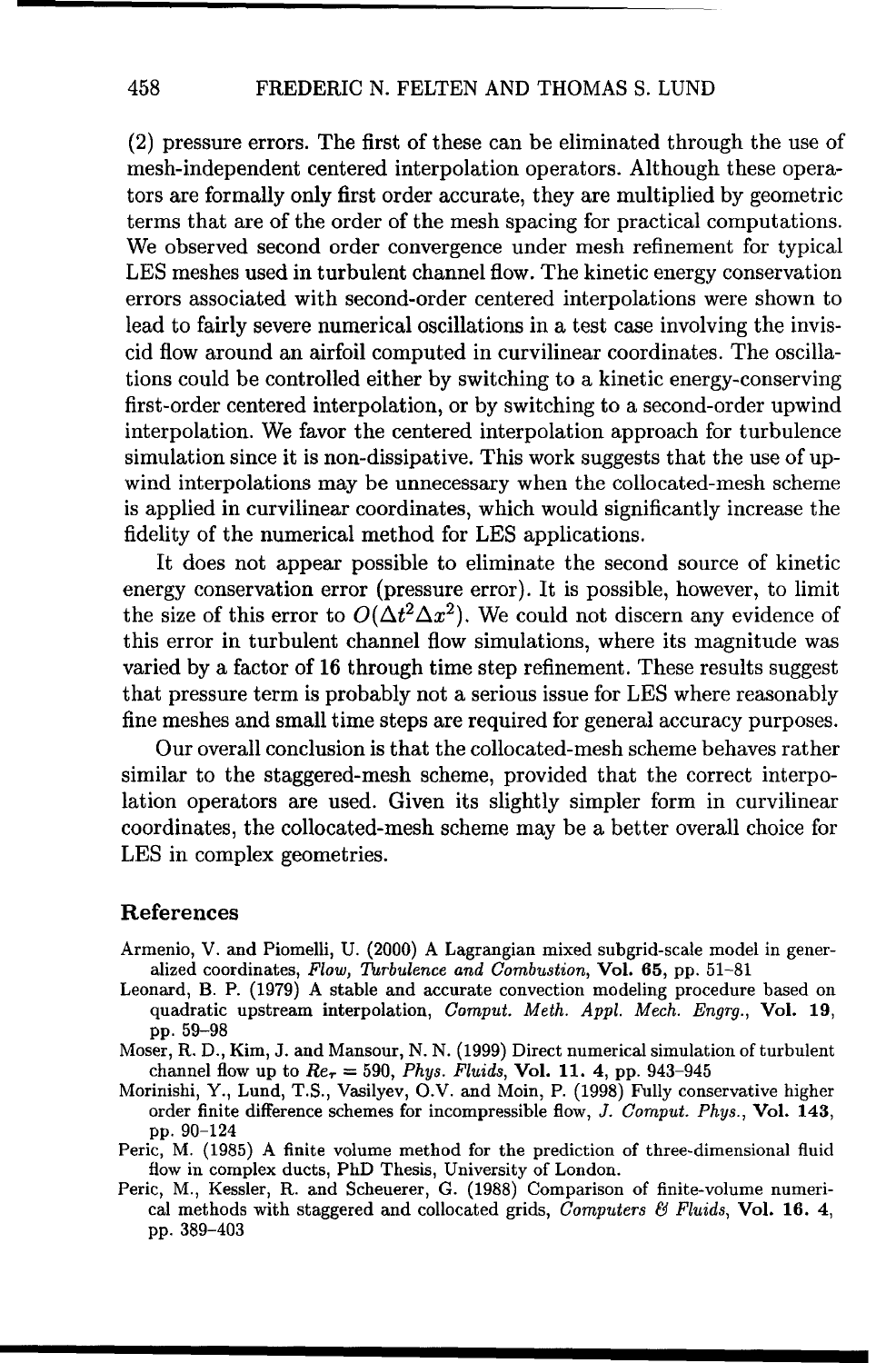- Rhie, C. M., and Chow, W. L. (1983) A numerical study of the turbulent flow past an isolated airfoil with trailing edge separation, *AIAA J.,* Vol. 21. **11,** pp. 1525-1532
- Rogallo, R. S.(1981) Numerical experiments in homogenous turbulence, *NASA Tech.* Memo., 81315
- Smagorinsky, J. (1963) General circulation experiments with the primitive equations, part I: the basic experiment, Monthly Weather Rev., Vol. 91, pp. 94-164
- van Kan, J. (1986) A second-order accurate pressure correction method for viscous incompressible flow, *SIAM J. Sci. Stat.* Comput., Vol. 7, pp. 870-891
- Vasilyev, O.V. (2000) High order finite difference schemes on non-uniform meshes with good conservation properties, J. *Comput. Phys.,* Vol. 157, pp. 746-761
- Veldman, **A.E.P.** and Rinzema, K. (1992) Playing with non-uniform grids, J. *Eng. Math.,* Vol. 26, pp. 119-130
- Verstappen, R.W.C.P. and Veldman, A.E.P. (1998) Spectro-consistent discretization of Navier-stokes: A challenge to RANS and LES, *J. Eng. Math.*, **Vol. 34**, pp. 163-179
- Ye, J., McCorquodale, J.A. and Barron, R.M. (1998) A Three-dimensional hydrodynamic model in curvilinear coordinates with collocated grid, Int. J. *Numer. Methods Fluids,* Vol. 28, pp. 1109-1134
- Zang, Y., Street, R.L. and Koseff, J.R. (1994) A Non-staggered grid, fractional step method for time-dependent incompressible Navier-Stokes equations in curvilinear coordinates, J. *Comput. Phys.,* Vol. 114, pp. 18-33

TABLE 1. Mesh spacings used for the LES of turbulent plane channel flow.

|  |  | $\begin{array}{ c c c c c c }\n\hline\n\text{Case} & N_x & N_y & N_z & \Delta x^+ \\\hline\n\end{array}$ |  | $\Delta y^+$ $\Delta z^+$ $\Delta t \cdot u_\tau/\delta$ |
|--|--|----------------------------------------------------------------------------------------------------------|--|----------------------------------------------------------|
|  |  |                                                                                                          |  |                                                          |
|  |  |                                                                                                          |  |                                                          |
|  |  |                                                                                                          |  |                                                          |



ment in two-dimensional plane. ment in two-dimensional plane.



Figure 1. Staggered mesh arrange-<br>
Figure 2. Collocated mesh arrange-